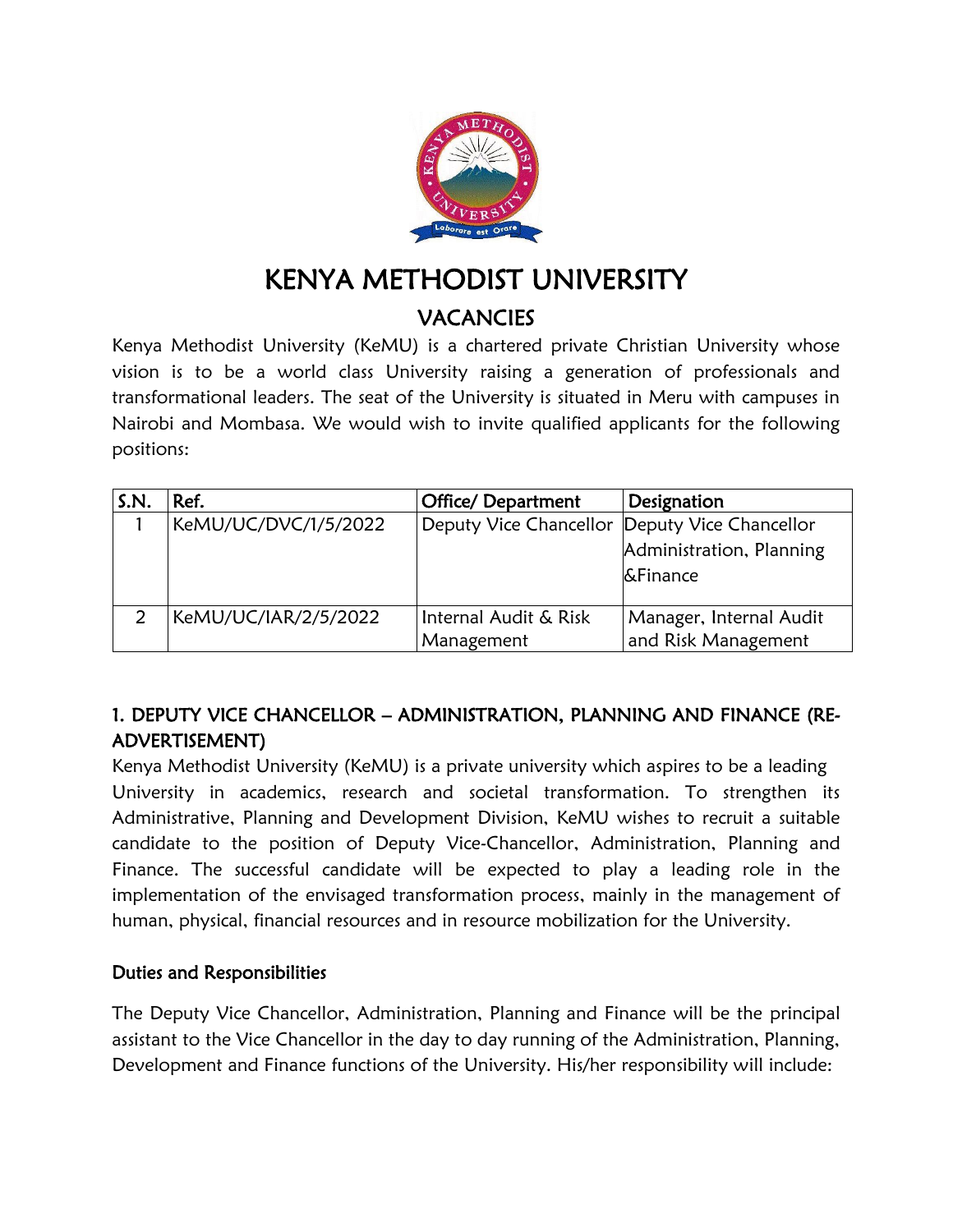- i. Overall responsibility of direction, organization and administration of the Division of Administration, Finance & Planning;
- ii. Responsible for resource mobilization and fund raising;
- iii. Implement and coordinate alternative revenue growth strategies in accordance with the overall University Strategy;
- iv. Enforce the implementation of various fund development polices across the university community;
- v. Cultivate a culture of fundraising and philanthropy among the university's key internal and external stakeholders;
- vi. Pursue the establishment of linkages, and build strategic partnerships with other universities, public and private sector organizations;
- vii. Oversight the preparation and implementation of the budget, financial reports and implementation of management recommendations and ensuring the achievement of annual and medium-term financial goals in consistent with the strategic plan;
- viii. Develop and implement appropriate procedures and ensure compliance to all statutory and legal requirements in general administration and finance within the University;
- ix. Enforce the implementation of approved developmental projects and policies;
- x. Champion the long-term, University integrated resource planning, by providing strategic leadership and effective management of the University Master Plan;
- xi. Promote the use of accurate institutional data to support evidence-based decision making, institutional analysis and reporting including Business intelligence, strategic planning and organizational effectiveness initiatives of the University in accordance with Data Protection Act (DPA) of the laws of Kenya;
- xii. Maintain an efficiency, optimal and good order of the university staffing including their welfare, conduct, discipline and performance;
- xiii. Collaborate with the University leadership to plan, develop and review University strategy; monitor the execution of the strategic plan and coordinate the strategyintegrated reporting of the University's annual performance;
- xiv. Coordinate and oversight other Income generating Units (IGUs) activities;
- xv. Ensure Business Process Re-engineering for satisfactory customer experience;
- xvi. Any other duties that may be assigned by the Vice Chancellor from time to time;

# Requirements

The suitable candidate should have the following qualifications and experience:

- Be a holder of an earned PhD from an accredited and recognized university.
- At least ten years' experience in a senior management and academic position at university level, or with proven experience in executive leadership position in an institution of comparable status.
- Have a proven record and evidence of resource mobilization and fundraising.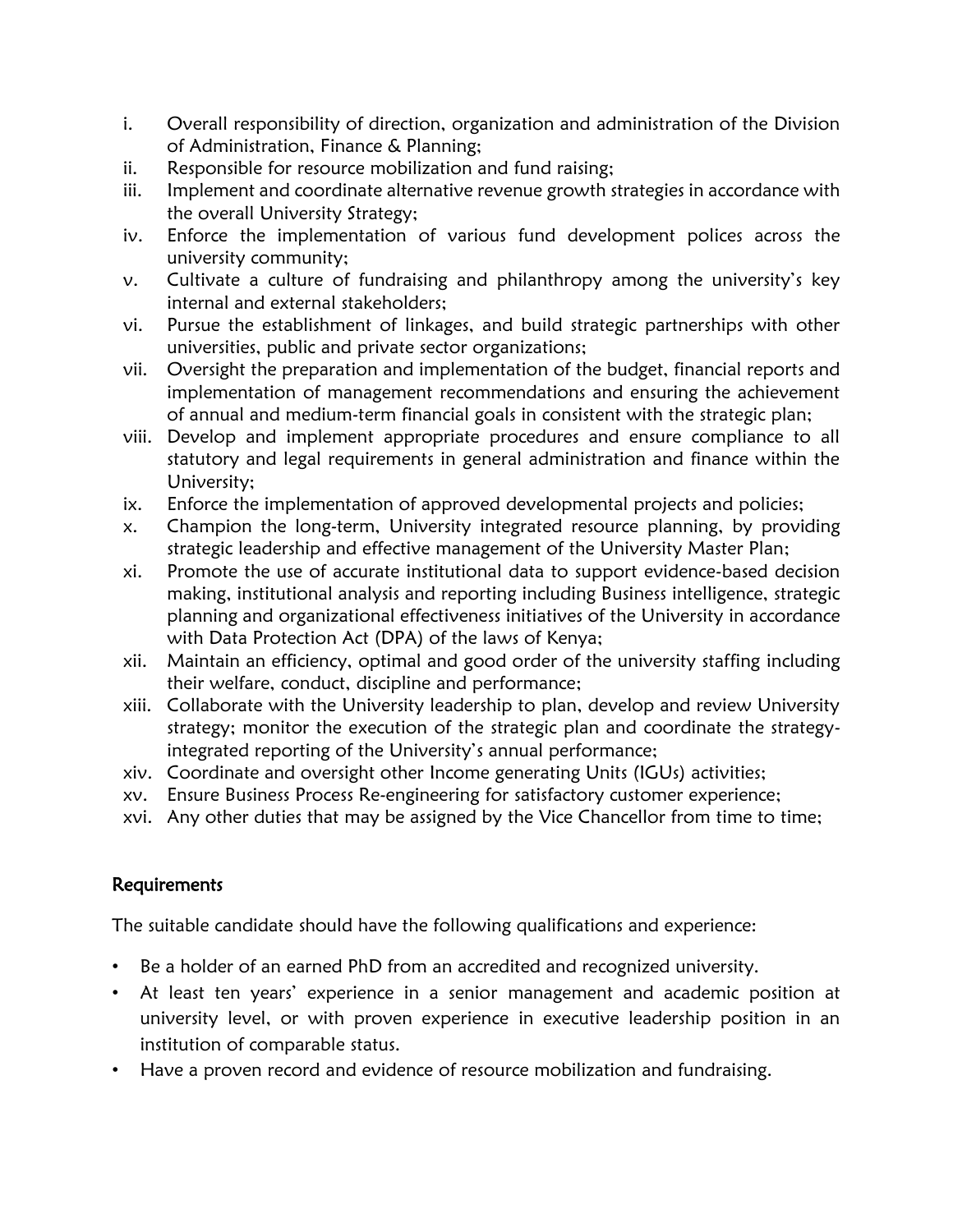- Demonstrate ability to network and coordinate with development partners in mobilizing resources and University development
- Have a successful track record in the management of financial, human and physical resources at top management level.
- Evidence of professional training in leadership, management and governance.
- Demonstrate evidence of outstanding communication ability, coupled with excellent presentation skills.
- Conversant with relevant laws, regulations and policies in higher learning institutions;
- Demonstrate a high degree of result-oriented performance characterized by foresight, strategic thinking and service delivery.
- Proven experience in change management and transformation of ideas into desired outcomes.
- Be of the highest ethical standards and professionalism in line with Chapter VI of the Kenya Constitution.

#### 2. MANAGER, INTERNAL AUDIT AND RISK MANAGEMENT (Grade MU13)

The Manager, Internal Audit and Risks management shall functionally report to the Audit, Risk, Governance and Sealing Committee of Council and administratively to the Vice Chancellor

#### Duties and Responsibilities:

- i. To develop a flexible annual audit plan using risk-based methodology and present the plan to the Audit, Risk, Governance, and Sealing Committee of the Council for review and approval.
- ii. To identify and asses potential risks including fraud, in line with pre-defined university risk management framework.
- iii. To implement the annual audit plan as approved, including any special tasks, investigations or projects appropriately requested by the university management and the Audit, Risk, Governance and Sealing Committee.
- iv. To develop a quality assurance program in compliance with IPPF framework.
- v. To evaluate, assess and advise on significant changes in the university functions, new services, operations and control processes coincident with university growth.
- vi. To regularly review the adequacy of controls established to ensure accurate, reliable and timely information relevant for decision making.
- vii. To review all established university procedures and systems in order to recommend for improvements.
- viii. To appraise the use of university resources with regard to economy, efficiency and effectiveness.
- ix. To conduct the audit review projects in conformance to ISPPI for presentation to the ARGSC for improvement, and follow up on the implementation of recommendations.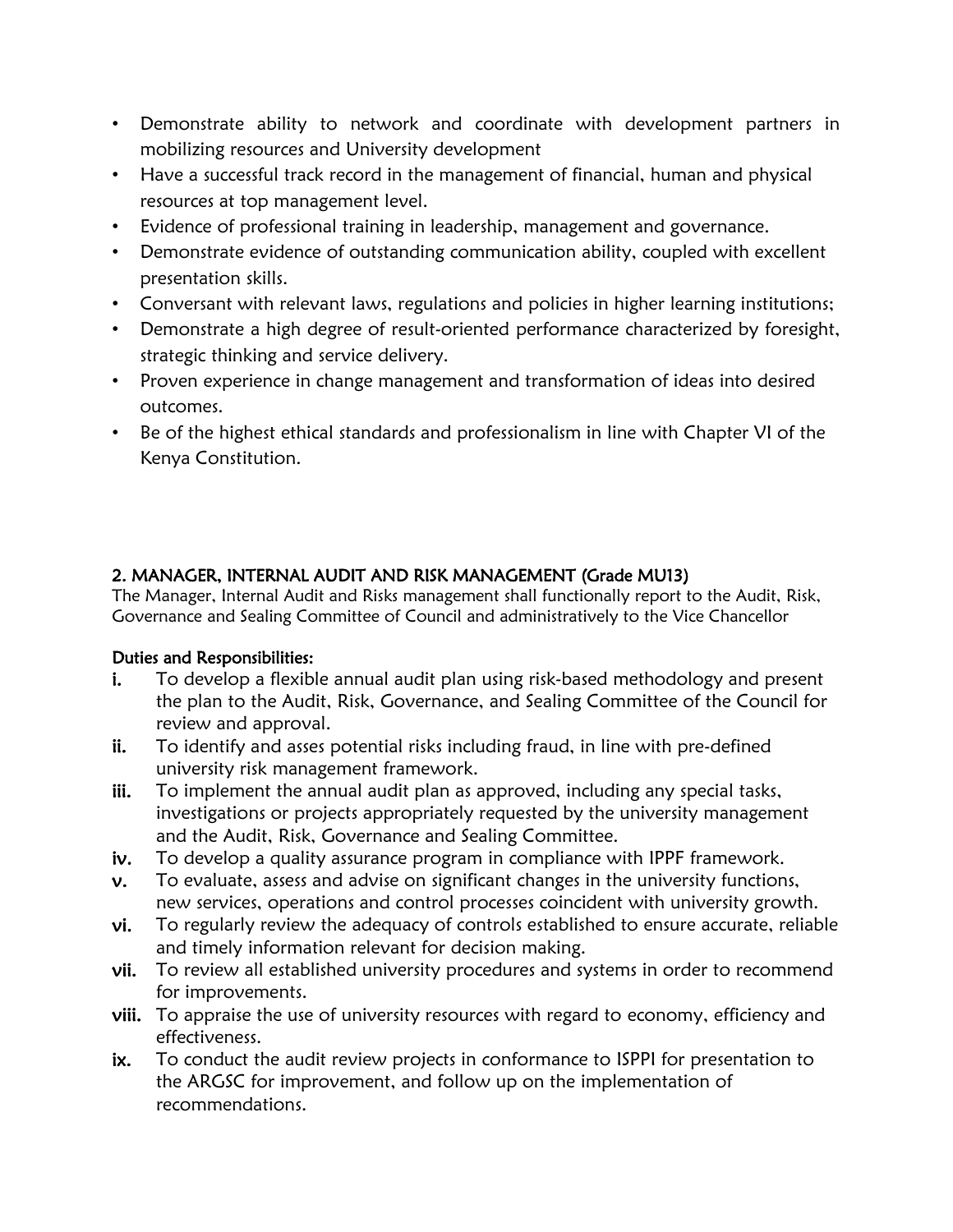- x. To appraise and evaluate the effectiveness of the university's risk management framework and processes.
- xi. To assist in the investigation of suspected fraudulent activities within the university and notify the results/findings to the Audit, Risk, Governance and Sealing Committee of the Council.
- xii. To carry out ad hoc appraisal, investigations or reviews deemed necessary or as appropriately requested by the university management or the Audit, Risk, Governance and Sealing Committee of the Council.
- xiii. Advise Management on risk management and assist in building capacity for the same.
- xiv. Any other duties assigned by immediate supervisor.

#### Requirements for the Position

- i. A Master's Degree in Finance and Accounting or an equivalent qualification from a recognized university.
- ii. A Bachelor's degree in either Business Administration or Management or a related area from a university that is recognized in Kenya.
- iii. Be a Certified Public Accountant (K) or hold equivalent recognized professional qualification in Accounting and Finance.
- iv. Qualified professional in CISA, CFE, CFIP, CRMA, or CRISC
- v. At least six (6) years working experience in an institution of higher learning or equivalent organization in the corporate sector with at least three (3) years in a senior audit position.
- vi. Membership of the relevant professional body that is recognized in Kenya.

# How to apply:

Interested candidates should submit three (3) hard copies and a soft copy of their application, accompanied by detailed Curriculum Vitae (CV), copies of academic and professional certificates, National ID card or passport, and any other relevant testimonials.

1. Three hard copies marked as per the position should be sent to:

The Vice Chancellor Kenya Methodist University P. O. Box 267 – 60200 MERU, KENYA

2. An electronic copy in PDF format to the Vice Chancellor through email address [application-May2022@kemu.ac.ke](mailto:application-May2022@kemu.ac.ke)

To be received on or before  $8<sup>th</sup>$  June 2022. Only shortlisted candidates will be contacted.